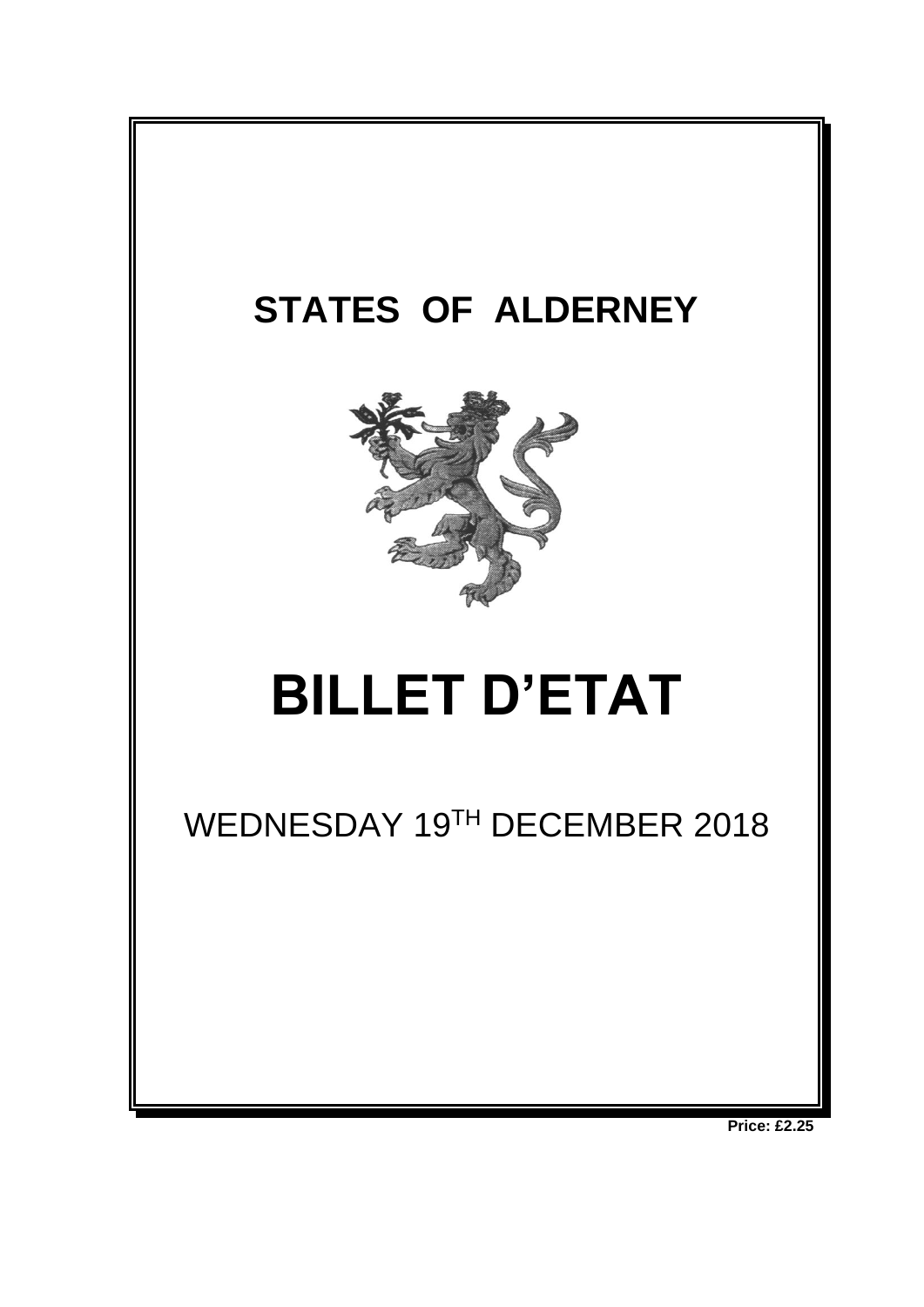# **STATES OF ALDERNEY**

# **BILLET D'ETAT**

# **FOR WEDNESDAY 19 TH DECEMBER 2018**

Members of the States:

I have the honour to inform you that the Meeting of the States will be held at 5:30 pm on Wednesday 19<sup>th</sup> December 2018. This will be preceded by the People's Meeting, which will be held on Wednesday 12th December 2018 at 7:00 pm in the Island Hall.

> W Stuart Trought President

# **Item l The Fees (Alderney) Law, 2011 (Commencement) Ordinance, 2018**

### **The following letter was received from Mr Dent, Chairman of the Policy and Finance Committee:-**

*"The States of Alderney at its meeting of 21st September, 2011 resolved to approve "The Fees (Alderney) Law, 2011". To bring this piece of legislation into effect an Ordinance of the States is required which appoints a date when the Law shall come into force on the island.*

*Law Officers Chambers have drafted the ordinance entitled "The Fees (Alderney) Law, 2011 (Commencement) Ordinance, 2018" which appoints the 1st January, 2019 as the day on which "The Fees (Alderney) Law, 2011" comes into force.*

*I would be grateful if this matter is placed before the December meeting of the States of Alderney with an appropriate proposition.*

*Mr James Dent, Chairman"*

**The States of Alderney is asked to approve "The Fees (Alderney) Law, 2011 (Commencement) Ordinance, 2018"**

# **Item lI The Fees (Alderney) Ordinance, 2018**

**The following letter was received from Mr Dent, Chairman of the Policy and Finance Committee:-**

*"Fees and charges that are provided for under the Fees (Alderney) Ordinance, 1990*  have not been increased since 2011, due to a substantial review being undertaken of *the legislative provision for the fees and charges. The amendment to the Building and*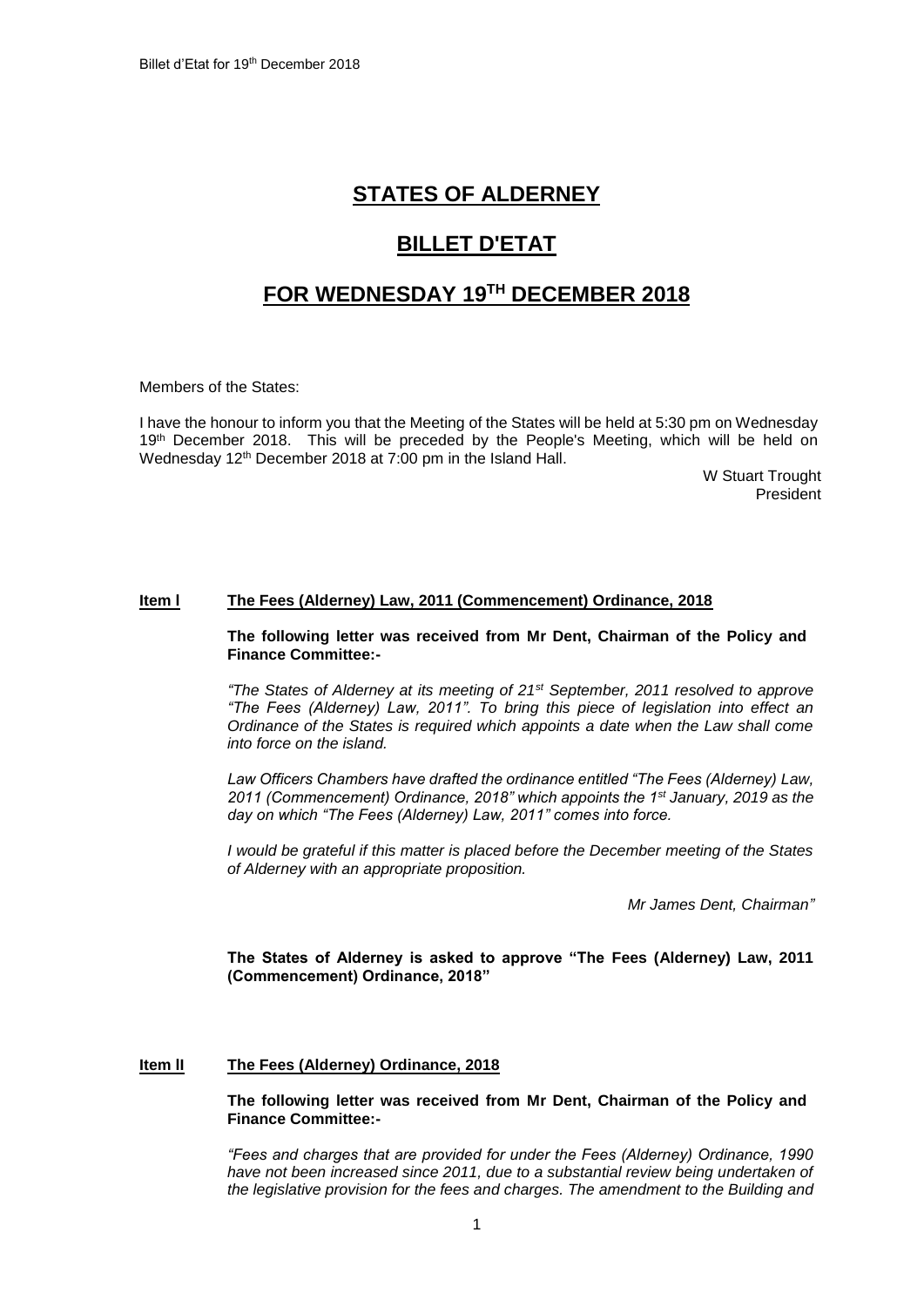*Development Control (Amendment and Fees) Ordinance 2014, which in effect removed the Building fees from the Fees ordinance meant that this review needed to be undertaken.*

*The fees for the import of vehicles which fall within the Fees Ordinance have already*  been reviewed and approved by the Policy and Finance Committee at its budget *meeting of 12th September 2017 and the General Services Committee at its meeting of 19th September 2017:* 

*During the budgetary review in 2018 it was identified that there were other areas where it was considered necessary to increase the fees to cover administrative and associated costs; namely Employment permits, Weapons certificates and Hawkers Licences. This matter was brought to the Policy and Finance Committee at its meeting on the 14th November 2018 for consideration where the increase in the fees as set out in the draft Ordinance "The Fees (Alderney) Ordinance, 2018" was approved unanimously.*

*I would be grateful if this matter is placed before the December meeting of the States of Alderney with an appropriate proposition.*

*Mr James Dent, Chairman"*

# **The States of Alderney is asked to approve "The Fees (Alderney) Ordinance, 2018"**

## **Item lII The Gambling (Alderney) (Amendment) Law, 2018 and the Gambling (Alderney) (Amendment) (No.2) Law, 2018 (Commencement) Ordinance, 2018**

**The following letter was received from Mr Dent, Chairman of the Policy and Finance Committee:-**

*"At the States of Alderney meeting on the 10th January, 2018 "The Gambling (Alderney) (Amendment) Law, 2018" was approved by the full States and at the meeting of the States of Alderney held on the 13th June, 2018 "The Gambling (Alderney) (Amendment) (No.2) Law, 2018 was also approved by the full States. To bring both these pieces of legislation into effect an Ordinance of the States is required which appoints a date when the Law shall come into force on the island.*

Law Officers Chambers have drafted the ordinance entitled "The Gambling (Alderney) *(Amendment) Law, 2018 and the Gambling (Alderney) (Amendment) (No.2) Law, 2018 (Commencement) Ordinance, 2018" which appoints the 19th December, 2018 as the day in which "The Gambling (Alderney) (Amendment) Law, 2018" and the "Gambling (Alderney) (Amendment) (No.2) Law, 2018" comes into force.*

*I would be grateful if this matter is placed before the December meeting of the States of Alderney with an appropriate proposition.*

*Mr James Dent, Chairman"*

**The States of Alderney is asked to approve "The Gambling (Alderney) (Amendment) Law, 2018 and the Gambling (Alderney) (Amendment) (No.2) Law, 2018 (Commencement) Ordinance, 2018"**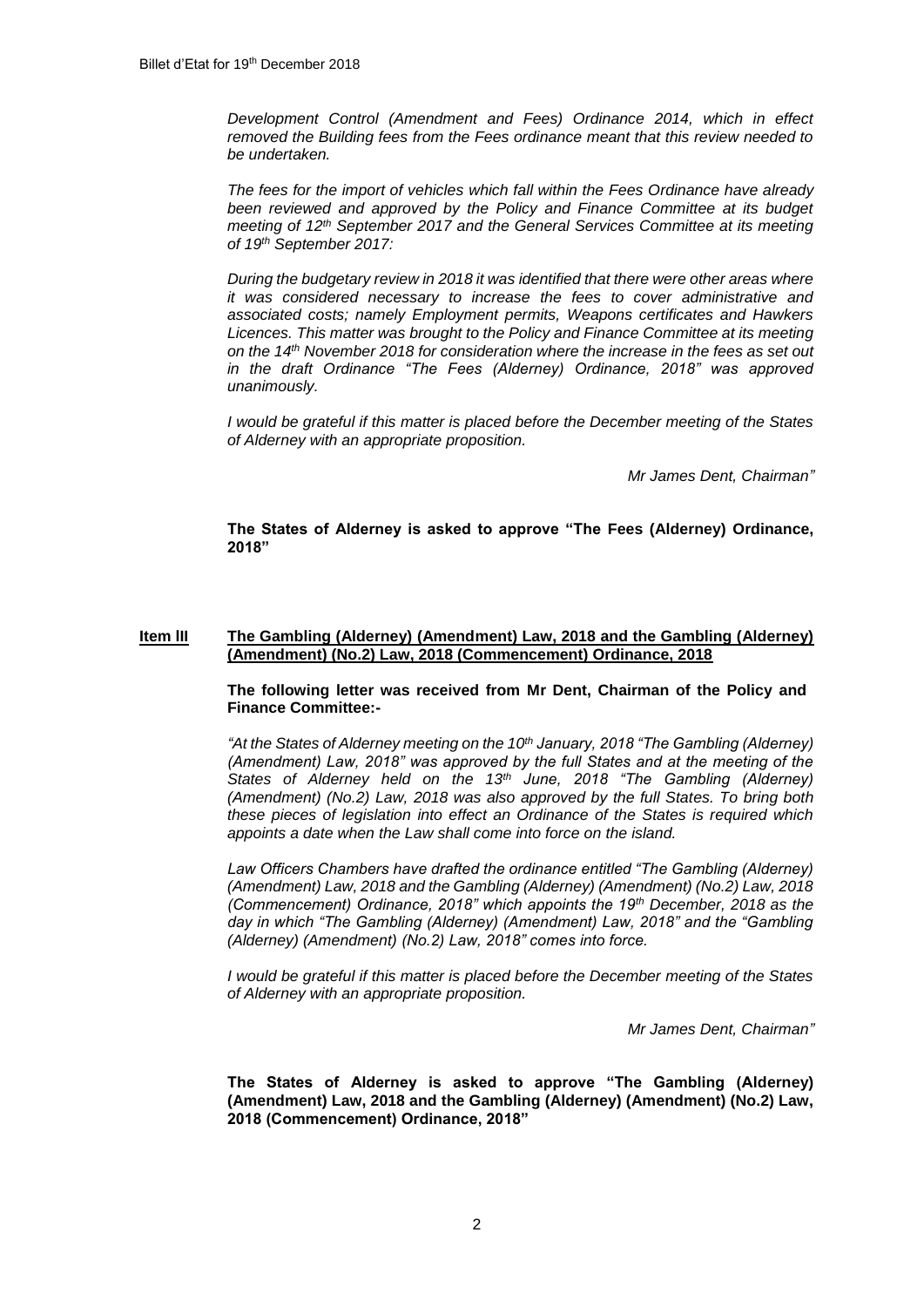### **Item IV Proposed increase in Mooring Charges 2019**

#### **The following letter was received from Mrs Paris, Chairman of the General Services Committee:-**

*"The General Services Committee has recently considered several recommendations from the Harbour Office in respect of reducing their annual revenue deficit (budgeted at £94,700 for 2019), which included a review of mooring charges, as listed below:-*

#### *Local Mooring Fees (Inner and Outer Harbour)*

*The fees payable by the owner of a local boat in respect of a mooring within the Inner and Outer Harbour (as shown in sections a&b) were last increased with effect from 1st January 2012. The RPIX increase over this period (to Sept 2018) is 14.2%. The Committee is therefore recommending an increase of 10% in order to partially redress the balance on revenue, whilst also giving consideration to the capital investment in facilities, including the purchase of mooring chains, blocks, buoys, and the new boat hoist etc.* 

#### *Visitor Mooring Fees*

*The Committee is not recommending any increase in visitor mooring fees at this time (as shown in sections c&d) as these were increased with effect from January 2018 (as per resolution of 15th November 2017).* 

#### *Boat Storage Charges*

*The Committee is recommending an increase in boat storage charges, where no mooring is allocated (as shown in section e), to the equivalent rate of the local outer mooring fee, i.e. based on length of the vessel. In reaching this decision the Committee took into account the current low rental charges for premium harbour space, together* with the current inequality between the mooring and storage charges (which in turn *encourages abandonment of vessels). The Committee is aware that this move should free up more space for those regular mooring fees holders to allow access to water and power facilities, and will assist with the clean-up of the harbour area, one of the main gateways to the Island, under the civic pride initiative.* 

*The Policy and Finance Committee considered this matter at their meeting held on 23rd October 2018 – and agreed, by majority, to the recommendations.*

*The enabling legislation allows the States to set mooring charges by resolution rather than Statutory Instrument. In approving the revised rates with effect from 1st January 2019 this will automatically rescind previous resolutions.*

*I* would therefore be grateful if you could place the revised fees schedule before the *States with the appropriate propositions.*

*Mrs Norma Paris, Chairman"*

**The States of Alderney is asked to make the following Resolution :-**

- **1. To approve the rates for mooring charges and exemptions (sections a to d) as set out in the schedule of charges attached, with effect from and including 1 st January 2019, and revoke the previous resolution of 15th November 2017, and**
- **2. To approve the rates for boat storage charges and exemptions (section e) as set out in the schedule of charges attached, with effect from and including 1st January 2019, and revoke the previous resolution of 15th November 2017**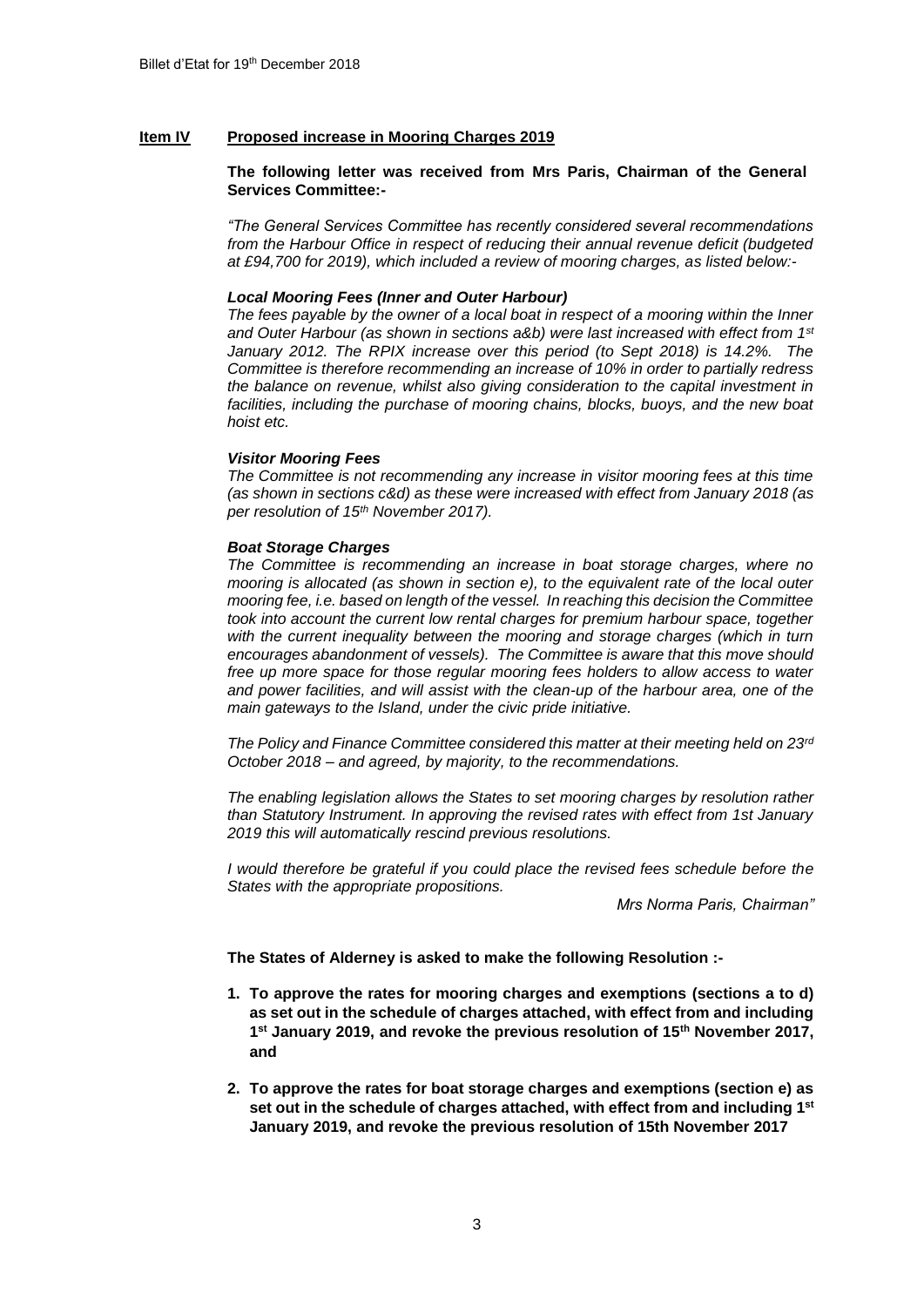### **Item V Amendment to the Occupiers Rate Ordinance for Year of Charge 2019**

#### **The following letter was received from Mr Dent, Chairman of the Policy and Finance Committee:-**

*"At the October States Meeting, as part of the Budget Report for 2019, the States of Alderney approved the Occupiers Rates Ordinance for the year of charge 2019.* 

*As you will be aware, this Ordinance directly refers to the property descriptions and usage as construed in accordance with the "Taxation of Real Property (Guernsey and Alderney) Ordinance, 2007 (as amended)" and therefore is intrinsically linked to any decisions that the States of Guernsey may make on those categories.* 

*Following the October Alderney States Meeting, the States of Guernsey considered proposals from Policy and Resources Committee which formed part of their own Budget, which recommended alterations to several Tax on Real Property categories. These proposals were subsequently approved by the States of Guernsey at their November States Meeting.* 

*The main differences in relation to properties for 2019 was to split domestic properties into those rated as being under and over 500 assessable units and to further define office and ancillary accommodation to create additional categories specific to accountancy services and non- regulated financial services businesses.* 

*To ensure that the Alderney Occupiers Rates Ordinance is in line with Tax on Real Property categories, it has therefore been necessary to amend the previously approved ordinance to reflect these changes. It should be noted however, that the progressive measures implemented by the States of Guernsey to apply a higher rate of tax on those in larger properties has not been reflected in the Occupiers Rates, and for 2019 charges have been maintained at the rates that the amended categories would have paid under their previous banding i.e. there are no further increased charges under this revised Ordinance it is purely a tidying up exercise, furthermore there are no amendments to any of the other rates as previously approved in October.*

*I therefore enclose a draft ordinance entitled "The Occupier's Rate (Level for 2019) (No. 2) Ordinance, 2018" and should be grateful if you would place this before the States with an appropriate proposition.*

*Mr James Dent, Chairman"*

**The States is asked to approve "The Occupier's Rate (Level for 2019) (No. 2) Ordinance, 2018"**

#### **Item VI Declaration of Members Interests**

**The following letter was received from Mr Dent, Chairman of the Policy and Finance Committee:-**

*"Currently the Rules of Procedure require States Members to declare annually their Bailiwick-wide property and other business interests. Some members have however voluntarily declared their world-wide interests.*

*As Alderney may shortly be negotiating commercial deals with institutions beyond the Bailiwick, it is time to reconsider whether the current requirements are sufficient.*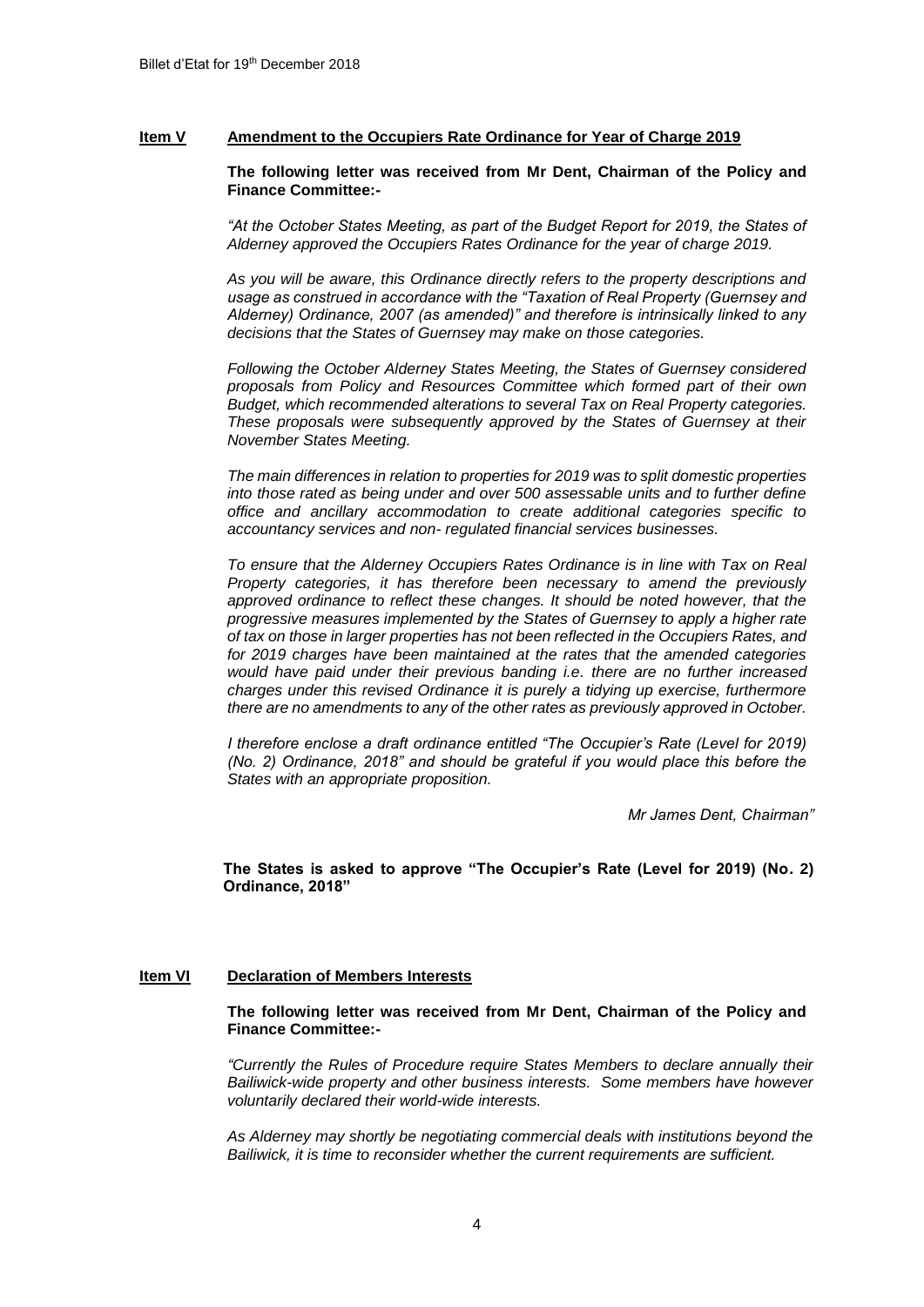*The Policy and Finance Committee considered this matter at its meeting on 13th November 2018 and resolved to:*

*"Support the proposition for consideration by the States of Alderney that from 2019 onwards, elected States Members shall be required to declare their worldwide interests".*

*I would be grateful if this matter is placed before the December meeting of the States of Alderney with an appropriate proposition.*

*Mr James Dent, Chairman"*

**The States of Alderney is asked to approve a revised wording for Rule 22 (3) in the Rules of Procedure:**

**"The President and all members shall, within one month of the commencement of their term of office and by 31st January in each year thereafter, make and lodge with the Greffier a declaration of all immovable property interests and business interests in Alderney, or any other islands within the Bailiwick** *or elsewhere in the World* **owned by themselves or their spouse."**

**The following revised wordings should also apply to Schedule 1 – Section 1, Immovable Property Interests; Section 2, Employment; Section 3, Directorships; Section 4, Shareholdings/material Interests in Companies; and Section 5, Spouses' Interests:**

**Where these words are found: "in Alderney or any other Islands within the Bailiwick" they shall be replaced with "In Alderney or any other islands within the Bailiwick** *or elsewhere in the World***".**

**[The additional wording to Rule 22 (3) and to Schedule 1 is shown in italics.]**

# **Item VII Annual Reports of States Committees for 2018**

**On 4 May 1977, the States resolved to instruct all committees to prepare an annual report, and for that report to be debated at the December States Meeting.**

**(i) Annual Report of the Policy and Finance Committee**

**The following report was received from Mr Dent, Chairman of the Policy and Finance Committee:-**

#### *"P&F Annual Report 2018*

*This year the work of the Policy & Finance Committee has been dominated by matters centring on Guernsey, not least:*

- *The nascent Public Service Obligation contracts for air services between Alderney and Guernsey and Alderney and Southampton and the rehabilitation of our runway*
- *The Guernsey Budget and Guernsey's reluctance to fund from General Revenue sources the support for the Alderney-Southampton route; and proposals to review the 1948 Agreement*
- *Brexit – and the defence of our interests vis-à-vis the interests of the wider Bailiwick*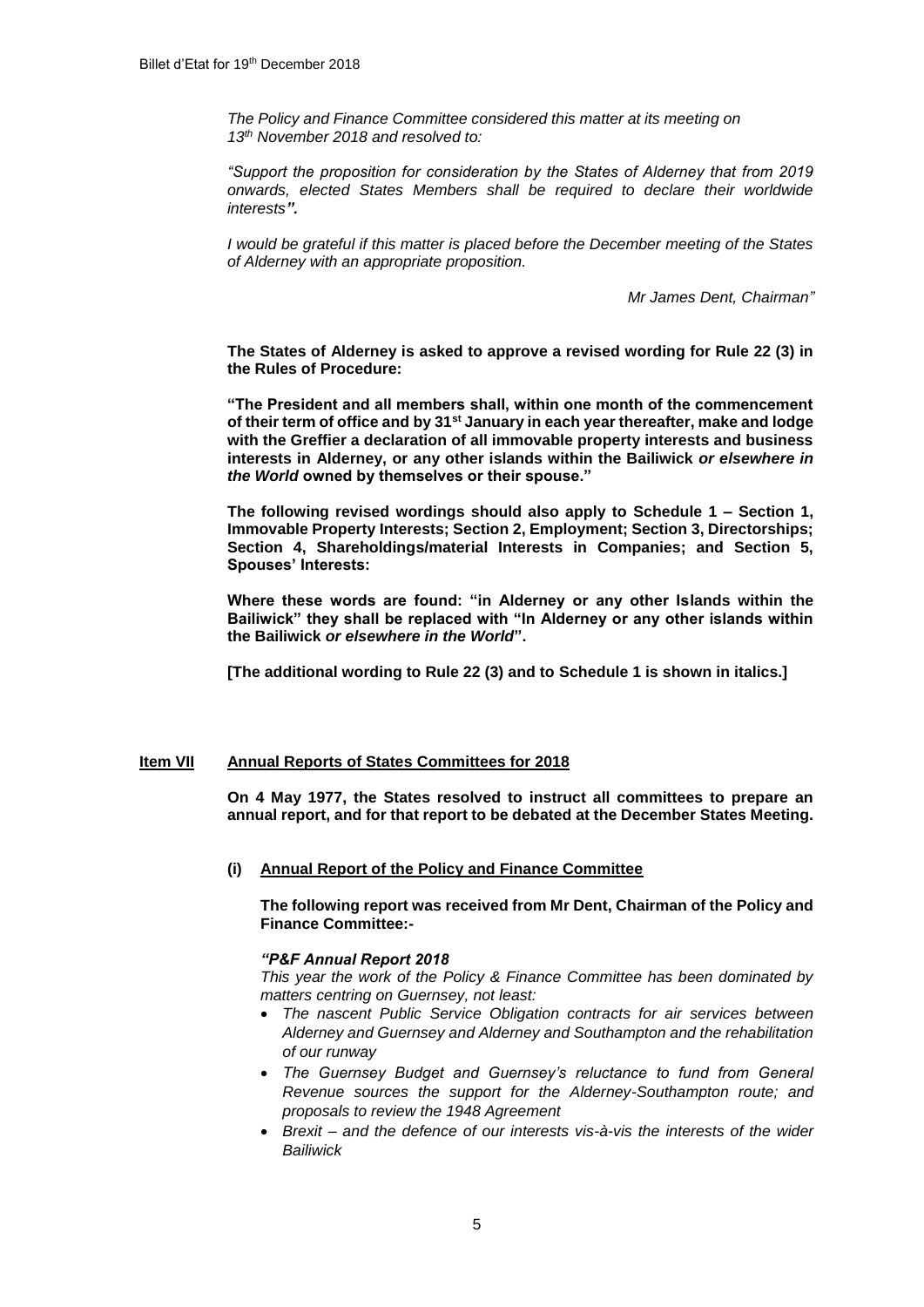*Before I return to these three dominant issues I would however like to summarise our efforts, successes and work in a number of other areas:*

- *FAB/ARE/ACRE – we have settled the court case with ARE and are now free to return to the market for tidal energy – we have set up a Group that will be looking at the options for moving forward – long term our tidal energy resources are seen as one of our greatest economic assets.*
- *Marine Management – we have developed a Marine Management Plan, with the approval of the UK, and this has greatly assisted our efforts to have the Bailiwick's territorial waters extended to 12 miles.*
- *Ferry – after examining a number of options with high costs attached, an agreement was made to support a seasonal ferry service, the Little Ferry Company. Fares were deliberately set at an affordable level and the operation seen as an experiment to test the market. The service was a great success and we are now examining ways best to repeat and improve on the service offered in 2019.*
- *Fort Tourgis – negotiations have recommenced for the development of a major hotel, but this time with the added security of guarantees from the Dutch Government.*
- *Aviation Fuel – a contractor was secured and supplies restarted without the need for financial support from the States of Alderney.*
- *Surefast Internet – we continue to roll out this project which should provide all premises on the island who want it, super-fast broadband.*
- *Governance – while recognising the need for reform, we have come to understand that the process for moving forward must have popular support – as a first step, we are therefore looking at the options for moving forward – the process is likely to be lengthy, but given the importance of this matter, and the previous failed attempts at change we have accepted this is inevitable.*
- *Partnership Law – although we have been pushing for legislation and see this as an opportunity to attract new residents, progress has been slow, mainly because the law officers have been tied up on Brexit matters and have had little time to assist us on other issues.*
- *Tourism and Economic Development – we have recently approved the mandate for a new Group to steer these important issues.*

*On social policy, we have legislated on same-sex marriage and debated positions on opt-out organ donation, and assisted dying. We have also considered the relevance of current legislation on cannabis and the opportunities Alderney might provide those interested in its commercial exploitation. We have also continued to progress the wider Bailiwick debate on the regulation of health and care – calling for bespoke Alderney solutions to current problems.*

*Over and above our regular Alderney Liaison Group and Bailiwick Council meetings, we have promoted Alderney externally through: the Overseas Territories and Crown Dependencies Environment Ministers Conference, the All Party Parliamentary Channel Island Group at Westminster, the British-Irish Council, the Normandy Regional Cooperation Agreement and the Commonwealth Parliamentary Association. We have also had bilateral meeting with our counterparts in Jersey.*

*We are seeking to improve communications, and recognise that this is a not something we currently do well.*

*So back to the big issues and here I must stress matters may have moved on by the time this report appears on the December billet – there may therefore be changes to the text below. If so I will be pleased to report them at the meeting:*

*The rehabilitation of our runway and the PSO contract for air services:*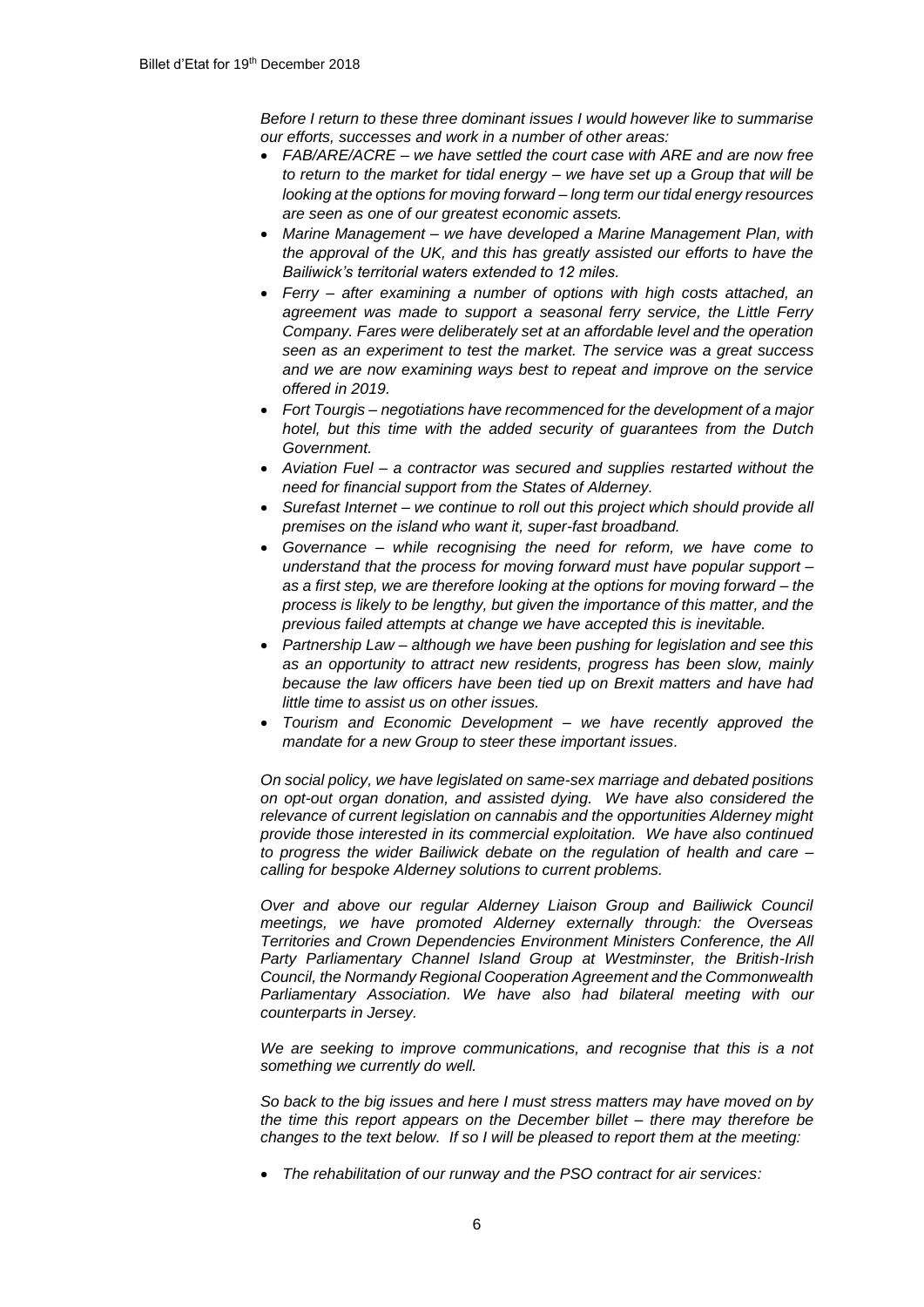- *Subject to States of Deliberation final approval it would appear that the project to rehabilitate our runway is ready to go for final design and then tender. If things proceed smoothly, the work should be completed in about two years. The runway will be returned to its 23 metre width and new lighting and other ancillary works installed.*
- *The PSO contract for air services on our two lifeline routes has been tendered by the States of Guernsey. The States of Guernsey accept ACI-GCI as a lifeline route and the States of Alderney have declared the ACI-SOU route a lifeline route. We would like to thank the States of Guernsey Committee for Economic Development and its President for their work in putting this document together and for their willingness to work with us on this project. We do, nonetheless, have certain reservations about the outcome:* 
	- *(i) we believe that there may be insufficient safeguards should the operator awarded the contract withdraw part-way through the concession period; and*
- *(ii) we believe that insufficient time may have been allowed for the mobilisation of a new operator and that this favours the incumbent. We suggested solutions to the CfED in regard to both these matters and, while partial solutions were incorporated into the tender documents, they were not totally as we would have wished. We, nonetheless, support the tender process and are encouraging candidate operators to submit tenders. There is of course one outstanding matter in regard to the PSO process that requires resolution and that is the funding of any financial support required for ACI-SOU. We take the view that the funding on the two routes should not be separated, and that there are efficiencies to be gained from operating the two routes as a package. We also believe that the SOU-ACI is an economic enabler and that support will be in the overall best interests of the Bailiwick, not just Alderney.*
- *The 1948 Agreement and the Guernsey 2019 Budget: the States of Alderney have made it clear that we would support a holistic review of this Agreement that incorporated not just financial, transactional arrangements but also economic, social and other aspects of the relationship between our two islands. We have also called for an independent chair.*
- *Brexit: we have generally relied on the preparations being made by the States of Guernsey but have being making our own representations in regard to our fish resources. The Bailiwick version of the UK's European Withdrawal Bill did, however, provide an unexpected opportunity for protecting Alderney from unintentional (or, indeed, intentional) secondary legislation that Guernsey's own policy and resources Committee might impose on us. We now have a mechanism for ensuring that secondary legislation comes before the States of Alderney with a motion "not to be annulled". Other areas where we may need to act on our own are in the areas of residence rights, and the ownership of immovable property.*

#### *Finance Sub-Committee Annual Report*

*The Finance Committee's work is dominated each year by the Annual accounts and the Budget for the forthcoming year. Despite no increases in the revenue support from Guernsey, we are managing to balance our revenue accounts.* 

*We have substantial capital reserves assisted by growing receipts from the Alderney Gambling Control Commission. Over the last few years, despite substantial capital spending provisions incorporated in our budgets, we have been unable to spend all the monies allocated. For this reason, this year in our*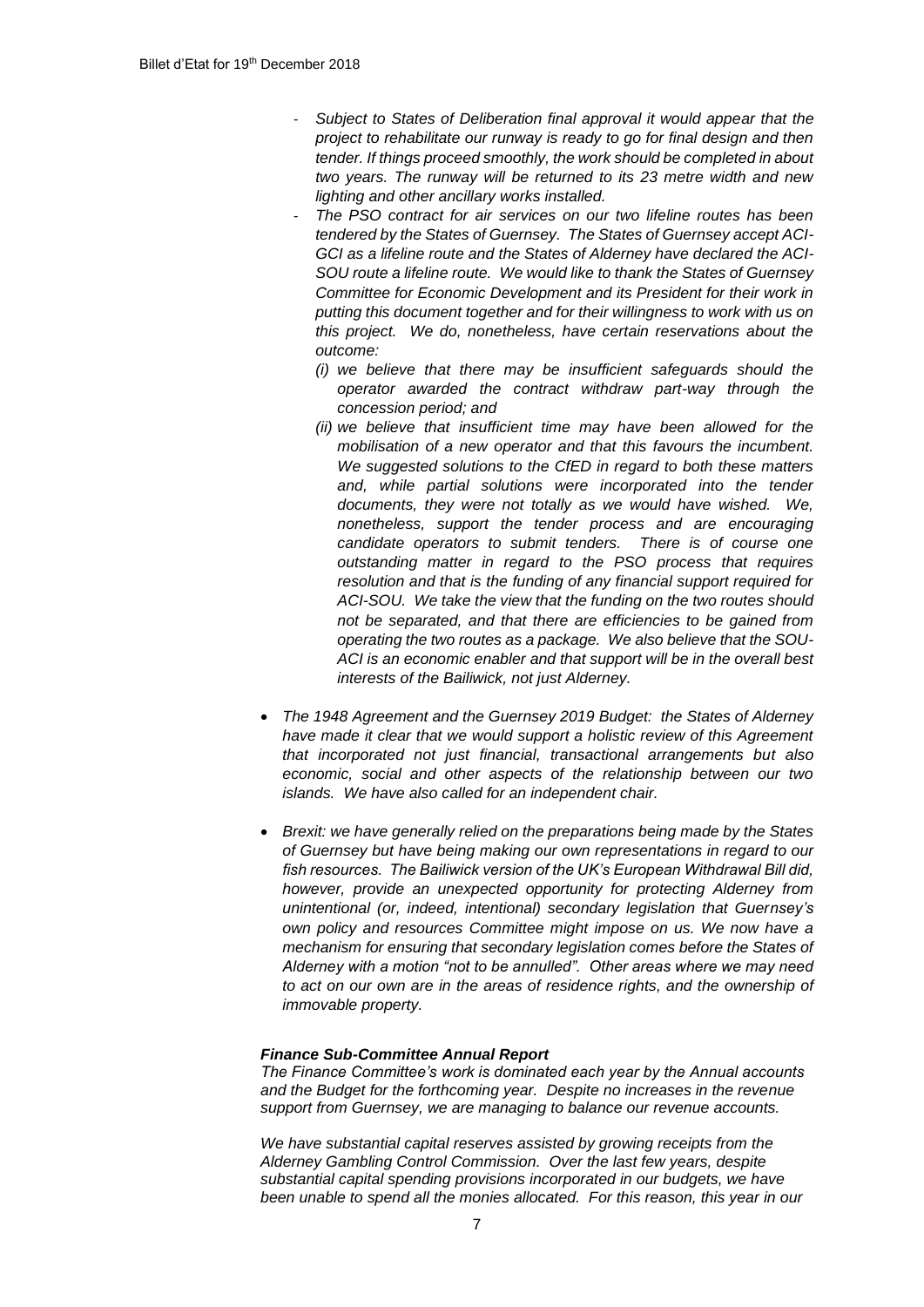*annual budget we incorporated provision for increased human resources to allow the delayed capital projects to progress more rapidly.*

*Other matters of note in this year's budget were:* 

- *some minor adjustments to occupiers' rate: these to reflect Alderney's economic and other priorities – overall, for the vast majority of properties we were able to keep the rise in charges to an amount required to account for inflation – the Committee deemed it appropriate only to consider more substantial changes to the structure of our property taxes when the collection of TRP has been repatriated to Alderney and when it has been combined with Occupiers' Rate into a single Property Tax (see below).*
- *a small, above-inflation, increase in water rates – unlike most other SoA businesses or enterprises supported, albeit only partially, by SoA grants, the Water Board, has no capital reserves – it was therefore deemed appropriate to increase the charges by a rate just a little over inflation so that a capital reserve could, over time, be established.*

*If I may return now to TRP: early in the year, the Committee noted that the TRP charges for some businesses were no longer appropriate for Alderney – for example, businesses that were once cash cows and which in many cases may still be cash-cows for Guernsey were being driven out of Alderney. For this reason, the Committee resolved to recommence its pursuit to gain control over all property taxes.*

*The Committee has been particularly mindful of its role in the allocation of grants to bodies operating independently at arms' length from Government but, nonetheless, playing important roles in the economic development, social and cultural fabric of the island. The Committee has sought to rationalise its approach to these grants, for example: (i) questioning the need for very high levels of reserves and cutting back on the grants when they were deemed excessive; and (ii) the various approaches by different organisations to ensuring such monies are placed on interest-bearing deposits. The Committee is keen that its approach to financial grant assistance should be based on need and the contribution that such organisations make to the economy, social and cultural fabric.*

*Finally, mention needs to be made of the Committee's involvement with the swimming pool and coins and stamps:*

- *Swimming Pool: this is a community, not a States Project. The involvement of the committee is tied by a number of external factors including: the States of Guernsey rules on spending limits to which Alderney must adhere; and the technical and financial reviews that the States of Guernsey have insisted on prior to any reconsideration of further spending. The Committee recognises the public desire to complete the pool and the unsatisfactory nature of the present position. The Committee cannot, however, resolve this issue without the agreement of others, including Guernsey.*
- *Coins and Stamps: while these are a Committee responsibility, the Committee works within the framework of the recently negotiated contract and recently renegotiated agreement with the Commonwealth Mint and Guernsey Post. The Committee's focus has consequently centred around any discretionary activity that the frameworks permit. The Committee must continue to work within those frameworks for the periods of contract/agreement. It should be noted that the contract with the Commonwealth Mint is producing substantially more revenue than the previous contract with the Royal Mint and was agreed after competitive tender over two years ago. The Committee has spent considerable time and effort seeking and providing data requested by residents interested in numismatics and philately.*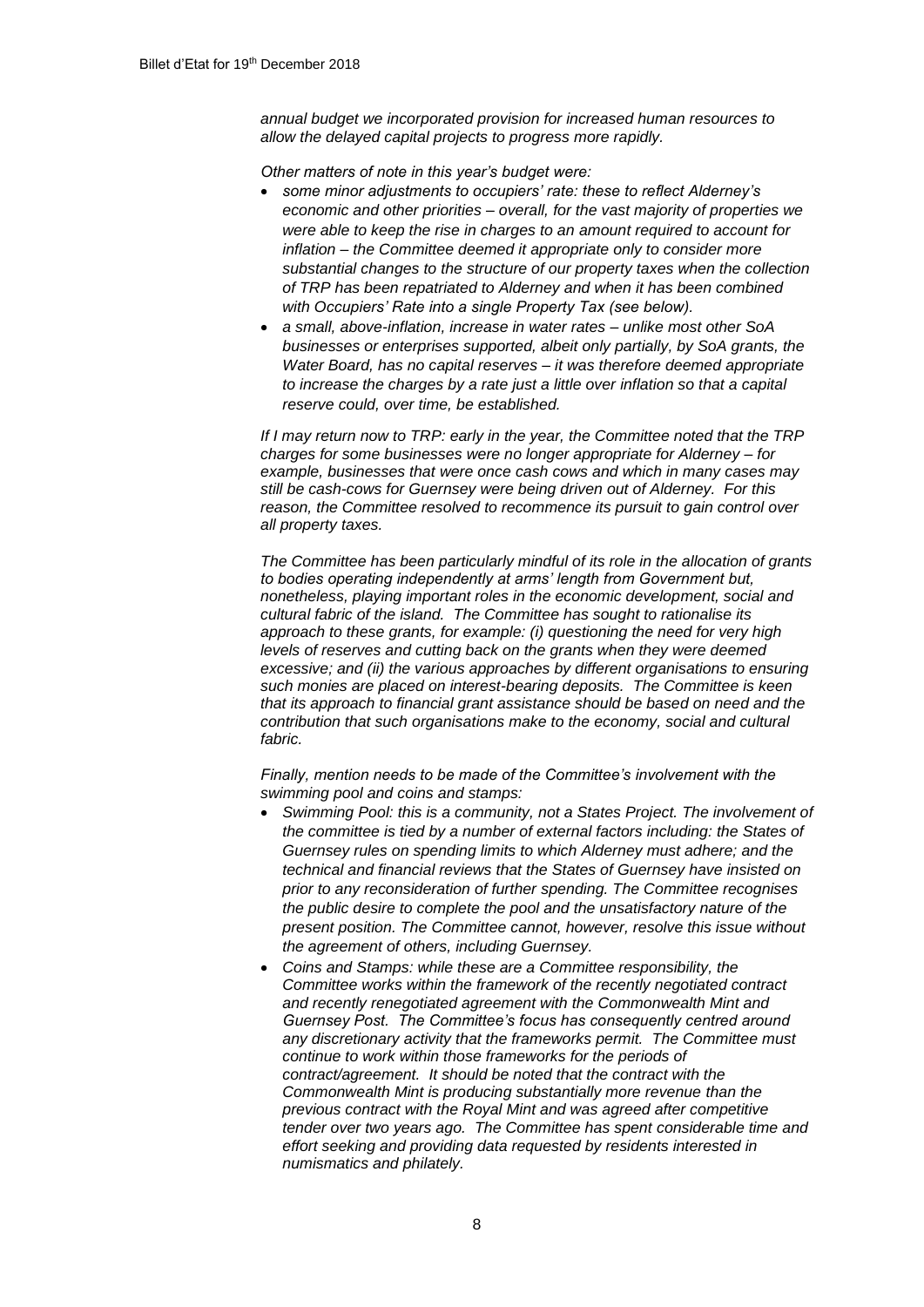*The Committee resolved also to take greater responsibility for financial risk management."*

#### **(ii) Annual Report of the Building and Development Control Committee**

### **The following report was received from Mr Birmingham, Chairman of the Building and Development Control Committee:-**

*"The first four months of 2018 saw the members of the Building and Development Control Committee (BDCC), the staff of the planning department and Arup working frantically to complete the formation of the Land Use Plan, which included bringing together not just the Land Use Plan itself but significant legal changes and amendments in order to make the legislation work together seamlessly. This was the most difficult, technically challenging and controversial set of proposals that I have had to deal with in my eight years as a States Member.*

*There was a requirement for three separate amending ordinances, including updating the map of the designated area, changes to the 2002 law itself and an update to exempt development rights, in addition to the adoption of the complete Land Use Plan, all of which all had to be brought together simultaneously.*

*This process had been complicated by the need to amend the exceptions to allowable development in what has become known as the "designated area". Over time, the committee had identified inconsistencies and omissions from part 3 of the law dealing with the designated area that had to be addressed to allow for the*  law and Land Use Plan to work harmoniously. This had stirred up significant *debate on island and had led to considerable opposition to the proposed changes. Much of the dissent was based on misunderstanding, misinterpretation and misreporting of what the changes meant, while inaccurate speculation as to the reason for the changes plus the usual combination of conspiracy theory and Alderney rumour further inflamed the issue.*

*Consultation on the proposals had finished by the end of 2017 with over 320 replies many with a negative view of the changes. But it was clear from the responses that there was a lack of understanding over what the changes meant,*  why the changes were being made, what the designated area was and how it *operated within the law. The level of public concern was such that, as Chairman of the BDCC, I felt the only course of action was to undertake a series of individual surgeries and instigate a direct information campaign, including the production of a video piece, in order to try and explain in greater detail, what the changes were and why they were required, but also why they were for the long term benefit of the island. I believe that this helped the public better understand the proposed changes and I would like to express my thanks to Mr. David Earl for his assistance in the production of that video which was of significant help in getting the factual message to the Alderney public. This was a very complex and detailed subject that was difficult to understand in isolation and factual misreporting lead to many members of the public thinking that the changes did the opposite of what was intended.* 

*That engagement process was in fact so successful that at the Peoples Meeting into the Land Use Plan there were no comments or criticism of the proposals apart from a proposal of marriage to the chairman.* 

*The Land Use Plan was subsequently adopted by the full States along with the accompanying law changes. Following the adoption of those changes the Committee then brought forward a further amending ordinance to the fees structure in June aligning the more significant changes to the law particularly the major projects process with the fees structure.*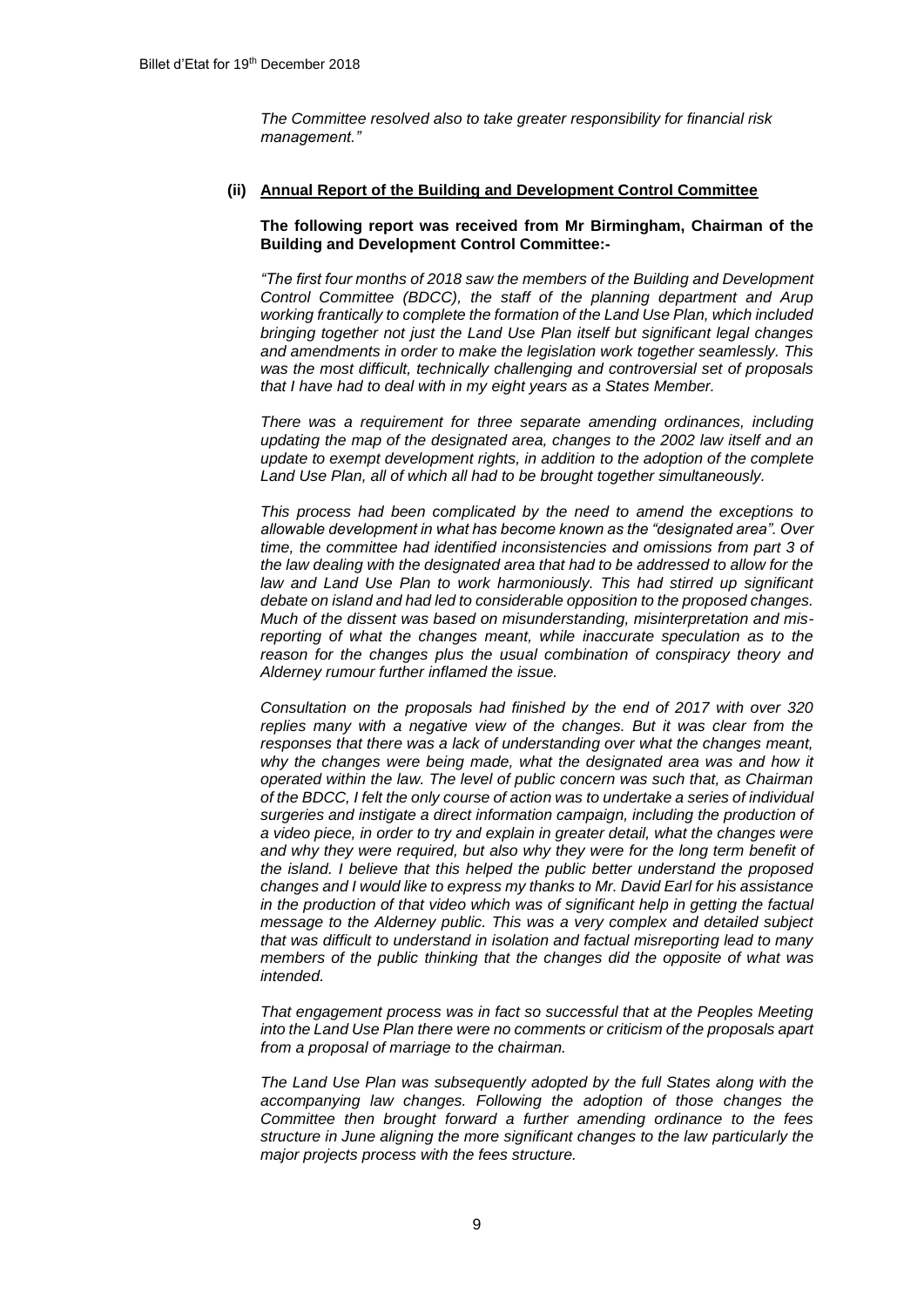*The full Land Use Plan was a long and complex process consisting of over four years work, two public inquiries, two call for sites, the creation of and consultation on five different areas of policy, Vision, Housing, Economic Development, and both Built and Natural Environment, along with numerous workshops into all these strands. This work has helped to solve numerous inconsistences within the planning regime and to create the first comprehensive spatial island plan. My thanks go out to numerous individuals and local bodies that contributed to the process, but especially to the Alderney Society and the Alderney Wildlife Trust who both made a significant contribution. However, at the end of the process we have a solid foundation to work from in the future, one that balances the needs of development of the island with preservation of what makes Alderney special. At the same time, we have created a flexible system that can be scaled up to deal with major projects, if required, without the need for additional permanent staffing. The Land Use Plan is a document designed for the next 20 years not for the next 20 months. It gets away from the mentality that has been the weakness of the States for too many years. Short term solutions over long term goals. In this case we have a Land Use Plan of such quality that Arup themselves have requested that the States of Alderney allow them to put it forward to that UK planning awards next year.*

*However, is that the end of planning reform? The answer is no. There is still a further step to make. A final Projet de Loi is needed, dealing with some remaining matters that cannot be dealt with by ordinance. Those are issues that involve individual's statutory planning rights and the creation of new powers. Matters such as simplifying the appeals process, or the power to protect power important archaeological, historical or geological structures that are not traditionally covered by a conservation area. But, in my view this should not require the same level of financial commitment or time as the Land Use Plan and I hope it can be undertaken by the law officers in Guernsey as many of these powers already exist in other jurisdictions. To that end I have formulated a policy letter for the new BDCC to that could start a process of consultation on the remaining reforms of the planning law.*

*The changes to the planning system were made not just to improve protection but also to put in the groundwork to help improve the island economy. Have they worked? You could try and ask a builder.... if you can get one on the phone. They all seem rather busy. The construction sector is flying now mostly thanks to outside investment. This is good news. But, as I have said before, you can't just build your way-out economic difficulty. We still need to find other sources of income and employment for the sustainability of the island. But a busy construction sector will buy us some time while we try to find solutions to the island's other problems. And a flexible planning system is key to that.*

*As of the 1st November, the planning department has received 117 applications. Of which 70 were Form A minor applications, 32 were Form B for larger works such as extensions, 12 were Form B for new dwellings and 3 others were either re-advertisements or exempt. Over the same period 34 building control applications have been received of which 32 have been processed.*

*Fees income for 2017 showed an increase of almost double the previous year. And the projected receipts for 2018 remain of a similar level. As of the 31st October, total fees income stood at £31K while expenditure stood at £74K. This is a reclaim percentage of 42% which falls in line with the proportion of fees reclamation agreed with the Finance committee and which is greater than the UK average which sits around 38%.*

*There are number of exciting new projects with permissions granted, many using innovative modern building methods and incorporating sustainable builds which I look forward to seeing completed. Meanwhile some substantial conversions and renovations have either had their plans passed or are projects that are already*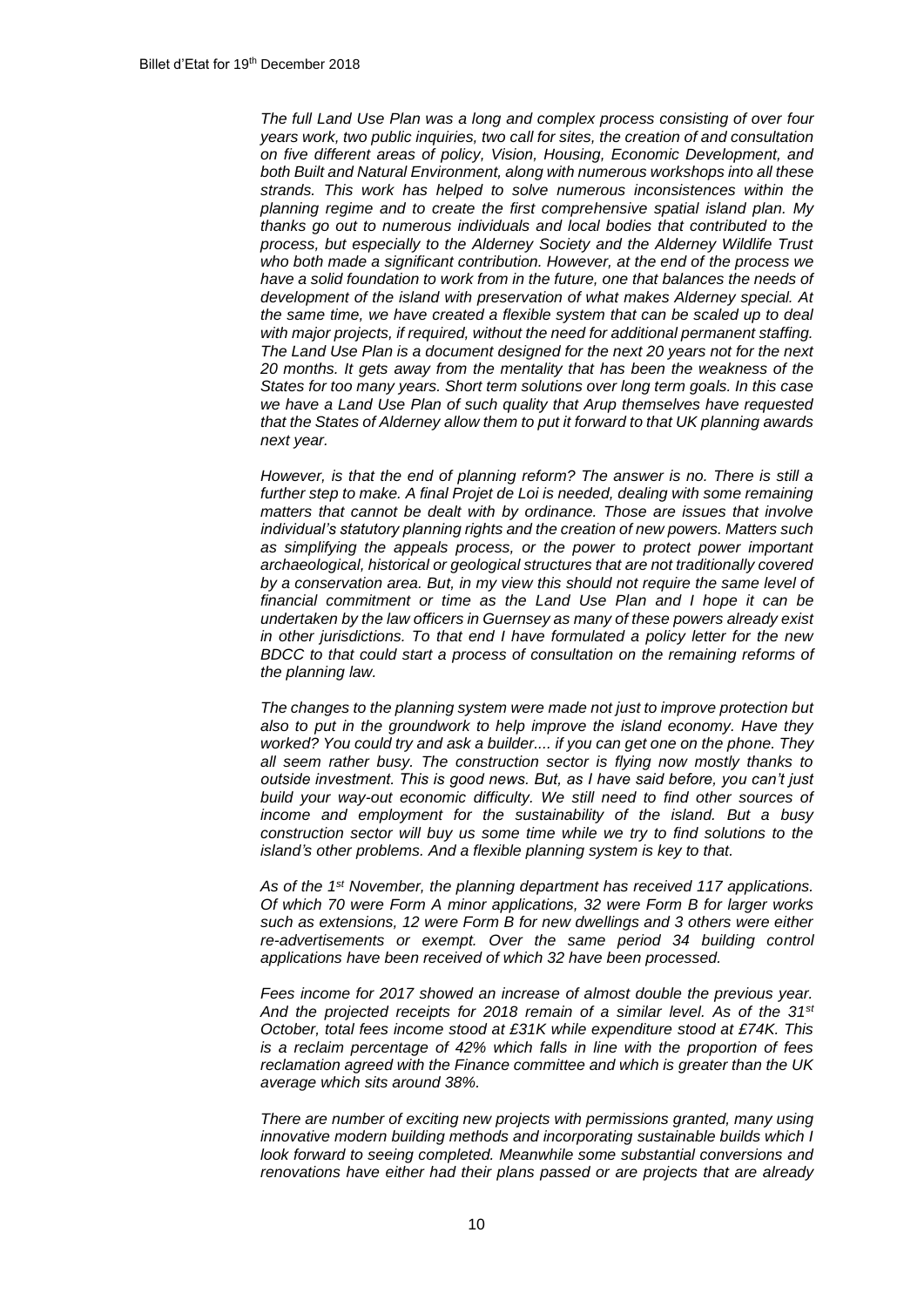*under construction and these have helped create new jobs and opportunities for local people.*

*This is my last report as chairman of the BDCC, a total of five and a half years in the job known by many local politicians as the "poisoned chalice". I hope some of the changes that I helped introduce will make the role significantly less toxic for the next incumbent. We now have open planning meetings, so the public can see that decisions are made fairly and if there are valid objections they are considered impartially. Minor and uncontroversial planning applications are fast tracked to save time and money. Clear planning guidance is now available in many areas to help inform an applicant and to help planning officers and States Members make consistent decisions. And of course, a there is now a solid framework of policy from the Land Use Plan so that all decisions can be measured against clear criteria that have been formed through thorough public engagement.*

*I believe that when people can see that decisions are made rationally and fairly, they are more likely to buy into the validity of the process. I urge the BDCC in the new states to continue with the process and to finish the job of planning reform.*

*Finally, a few thanks yous. To John Young for his steadfast work bringing the Land Use Plan to fruition, the Arup team for their exemplary support, to Sam Osborne who had held the planning fort whist dealing with the formation of new supplementary guidance, Laura Baines as acting minute's secretary and finally a thank you to Messer's Roberts, Dean and Snowdon for their support through the last two years.*

*That just leaves me the task of wishing everyone a Merry Christmas and a Happy New Year on behalf of the committee and to wish good luck to the next recipient of the post of Chairman of Building and Development, the future holder of the (maybe not quite so) 'poisoned chalice' ".*

#### **(iii) Annual Report of the General Services Committee**

# **The following report was received from Mrs Paris, Chairman of the General Services Committee:-**

*"The General Services Committee has had another busy year. Regretfully, there has been some capital slippage as we have been unable to spend all the monies allocated. However, I am very pleased to report that the 2019 Budget contains more provision for human resources to help with the progressing of capital projects. This should ease some of the problems the committee has faced over the years achieving agreed policy.*

*At £5.4 million the 2019 Budget is high and ambitious, but most of the increase over previous years is covered by the project to extend the Connaught Care Home to provide more rooms and facilities for our increasingly elderly population. Much of the preliminary work has been completed in the course of 2018 together with*  further capital work to improve the laundry facilities, replacement of flooring in all *of the communal areas and installation of a nurse call system.*

*The renovation of the Nunnery is complete and it is now the home of the Alderney Bird Observatory and the Nunnery Field Centre, the income from which supports the Observatory's activities. This has been a landmark project, hopefully the first of many. We have carried out the renovation of one of our most important buildings and found a use which is compatible with enabling public access to it and which will provide some funds for its ongoing maintenance. This sits well with the principles expressed in the Land Use Plan and, hopefully, will provide the States with some impetus to get to grips with its plethora of old and historic buildings, all begging to be renovated and sensitively reinvigorated by finding new uses for them.*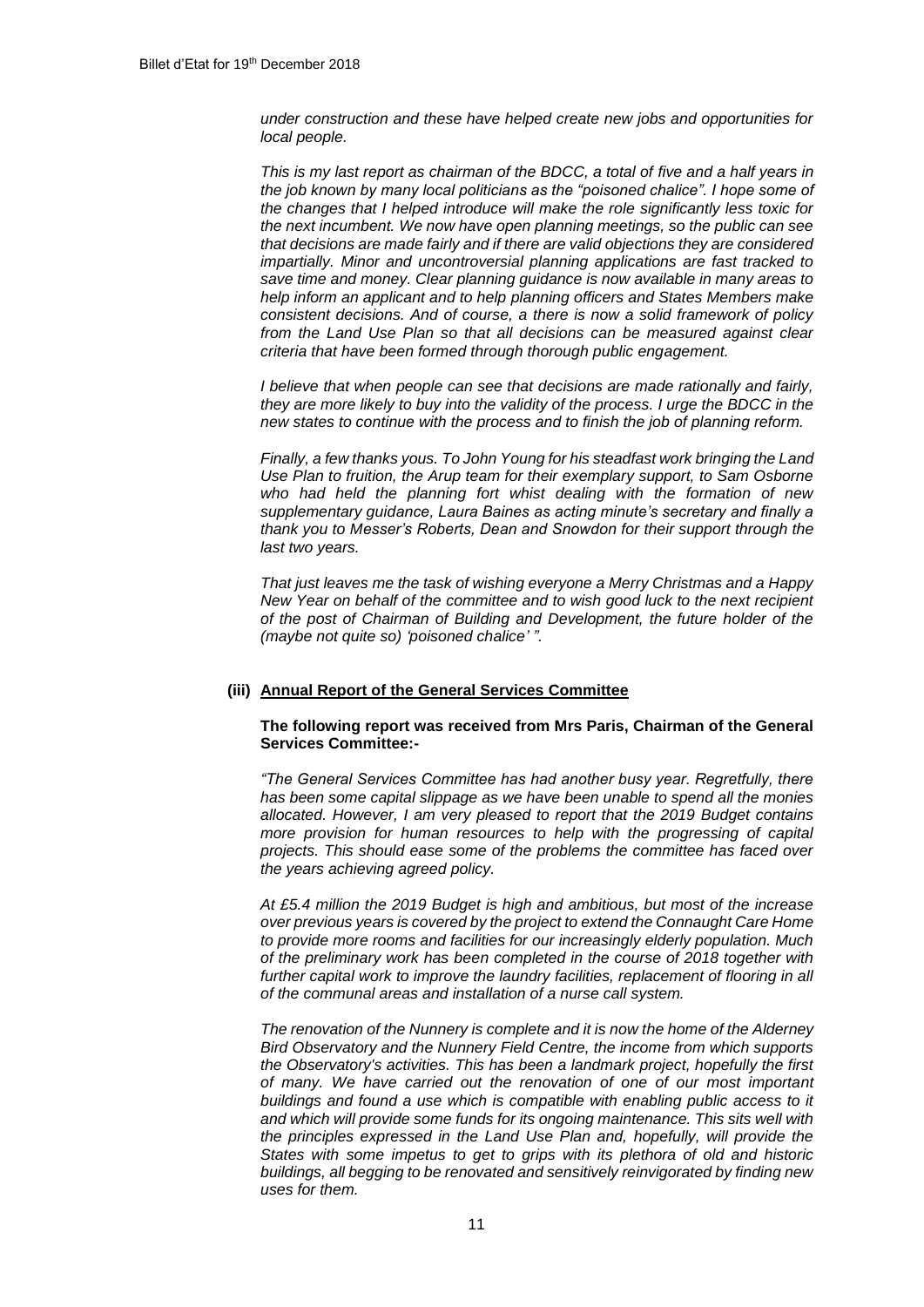*The General Services Committee is concentrating now on plans for the future of the Old Connaught Building and the Old Fire Station. The front facade of the Island Hall has been repointed and repairs carried out to the side elevations.* 

*In addition, the Butes Centre Trust lease was terminated in September 2018 and, whilst interim measures have been taken to ensure its ongoing use, a working group has been set up to explore medium term improvements and renovation of the building.*

*Work is continuing on the installation of Phase 2 of the Play Park, the Junior Section, which is a joint States and Community project, similar to the work carried out on the Toddler Section in 2015.*

*The Water Board continues to work in conjunction with Alderney Electricity Ltd to make further improvements to the water distribution network across the island. Phase 13 relating to QEII Street/Church Street/Connaught Square has been completed. In addition, Phase 12, which was the upgrade of the Disinfection System, is complete and awaiting commissioning.*

*The joint trench work undertaken by Alderney Electricity and the Water Board in 2017 delayed the implementation of the road resurfacing project until 2018, and this has now been completed as well. It has involved a system which has not been used for Alderney roads before, namely surface dressing with lock down binder, although it is a well established method in the UK. It has resulted in the treatment of a much greater surface area of road than would have been possible using asphalt, given our budgetary constraints.*

*A great deal of very satisfactory progress has been made with regard to our waste strategy. As a result of recent legislative changes to the transhipment of waste both in the Bailiwick and in Jersey, we are now in a position to follow up the possibility of sending our non recyclable waste to Jersey for disposal. This will be a more economic and responsible method of disposal which will generate power for some Jersey homes. A cleaner process for our mixed bulky waste has also helped with the aim of sending zero rubbish to landfill. Particular thanks must go our Technical Services Officer for the time and effort he has put into this project.* 

*The Traffic Survey showed a large majority in favour of closing Victoria Street during Alderney Week. This was done on an experimental basis this year. Informal feedback has been generally positive, to the extent that the current General Services Committee would support doing it again in 2019. Parking generally continues to be an issue, especially in the Victoria Street area. The committee now meet regularly with the Police for exchange of views and information. Professional advice is currently being sought with regard to suggested changes at the Butes Car Park, the extension of the Court House Car Park and the practicalities of making more spaces available in Victoria Street.*

*The completion of the changes at the Braye Common Car Park will be delayed by the next phase of Alderney Electricity's trenchwork along Rue de Beaumont.*

*The States Works Department continues to be vigilant and has been successful in the destruction of Asian Hornet nests this summer. It is very important not to let this situation get out of hand so extra budget has been allocated for both safety equipment and more sophisticated tracking equipment so that we can continue as effectively as possible next season.*

*The Island Pride initiative has made some progress, although work such as the improvements to the airport track have been achieved out of alternative budgets. The scrap metal clearance process has commenced.*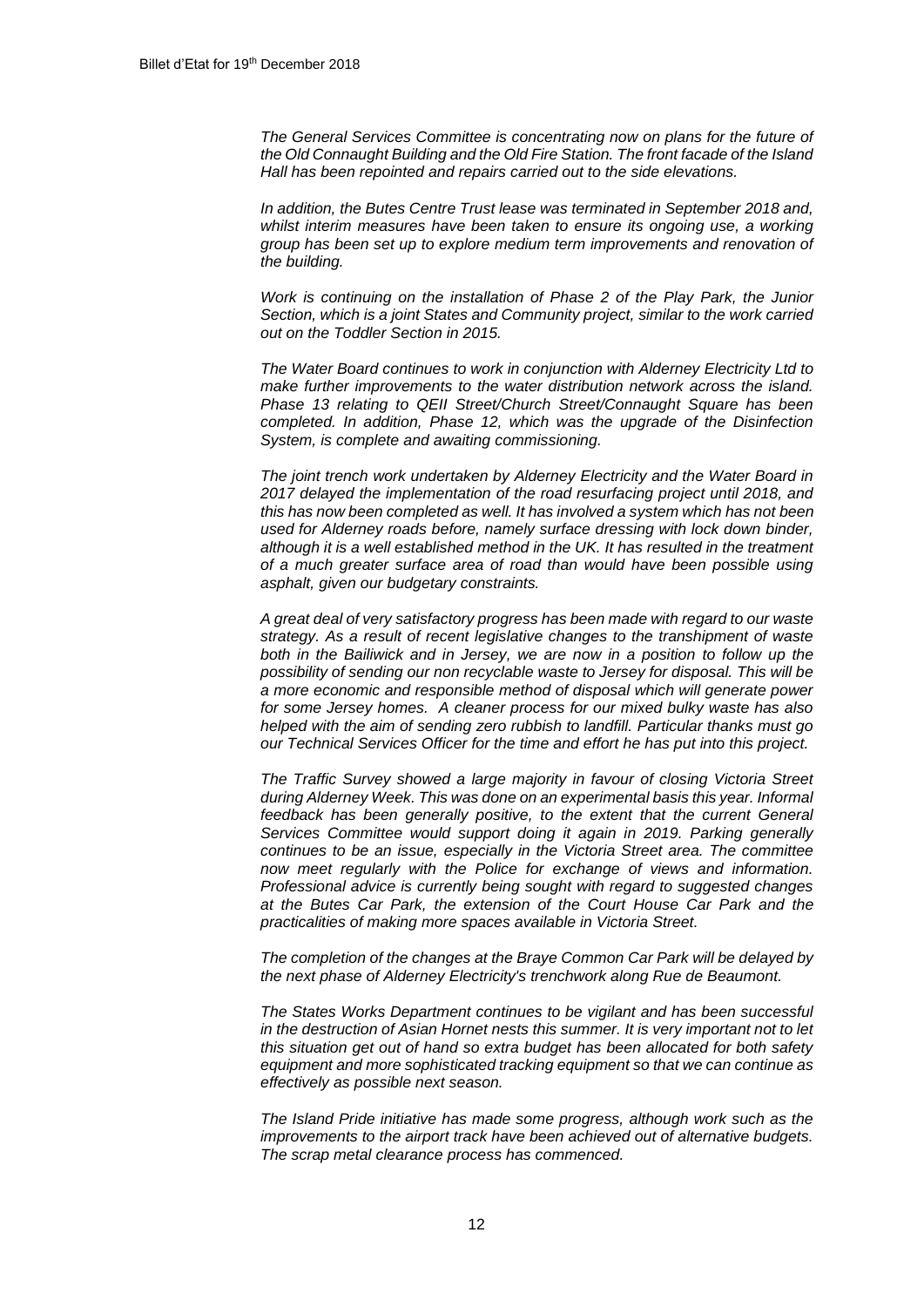*The Harbour has had an excellent summer, in part due to our exceptional summer weather. The success of the Little Ferry Company and a 20% increase in the number of yacht nights between April and September have made for a busy year. The 2018 increase in visitor mooring fees has not had a negative effect on visitor numbers. However, it is apparent that, in part, the harbour deficit is the result of the total lack of increase in the price of harbour services over the years. It can never be good policy to offer such services at a loss, hence the proposed increases on this Billet.*

*Coastal defence work continues and major work at Corbletts is in the 2019 Budget, together with cliff stabilisation measures at the Cutting.*

*Although the Breakwater is not strictly within the remit of the General Services Committee, we have continued to work closely with the Department for Environment and Infrastructure in Guernsey, whose responsibility it is. We were very pleased to be able to offer practical assistance so that a 2018 sonar survey of the Breakwater could be carried out in conjunction with our own survey work of the Fort Doyle Sewage Outfall and areas of the harbour. Again, in part due to the weather, it has been reported to us that an excellent summer's work has been achieved and objectives are in place for the 2019 season. There is optimism that the Guernsey Budget this year will give some reassurance of the availability of*  funding over the next five years, which will enable some continuity of planning. *This will include a biennial sonar survey of the Breakwater so that evidence of changes can be accrued. Negotiations continue with regard to the handover of some parts of Fort Grosnez.*

*This is the last year I will produce the General Services Committee report and I am sure my committee will join me in giving special thanks to the Technical Services Officer, the States Works Department, the Water Board, and the Harbour staff for all the hours and hard work that go into implementing policy to maintain and improve our island infrastructure and environment. My best wishes for the future go to you all."*

#### **Item VIII Health and Social Care Delivery and Regulation – Debate without Resolution**

### **The following letter was received from Mr Dent, Chairman of the Policy and Finance Committee:-**

*"Over the last two years, there have been a series of initiatives by the Committee for Health and Social Care (CfHSC) of the States of Guernsey, that could, or should, impact on the way health and social care are delivered in Alderney. Among these have been:*

- *the "Independent Review of Health and Social Care Need, Provisions and Governance" (the Wilson Report);*
- *the "Health Target Operating Model" (the KPMG Report);*
- *the CfHSC Policy Paper at the end of last year on the "Transformation of Health and Social Care";*
- *the more recent papers on the "Regulation of Health Care"; and*
- *the "Joint Strategic Needs Assessment for Older People".*

*Health and social care are, of course, transferred services and, although the States of Alderney is consulted, we do not control them.*

*The States of Alderney has welcomed many of the proposals. A consistent theme in these responses has been the need for our island to be provided with bespoke*